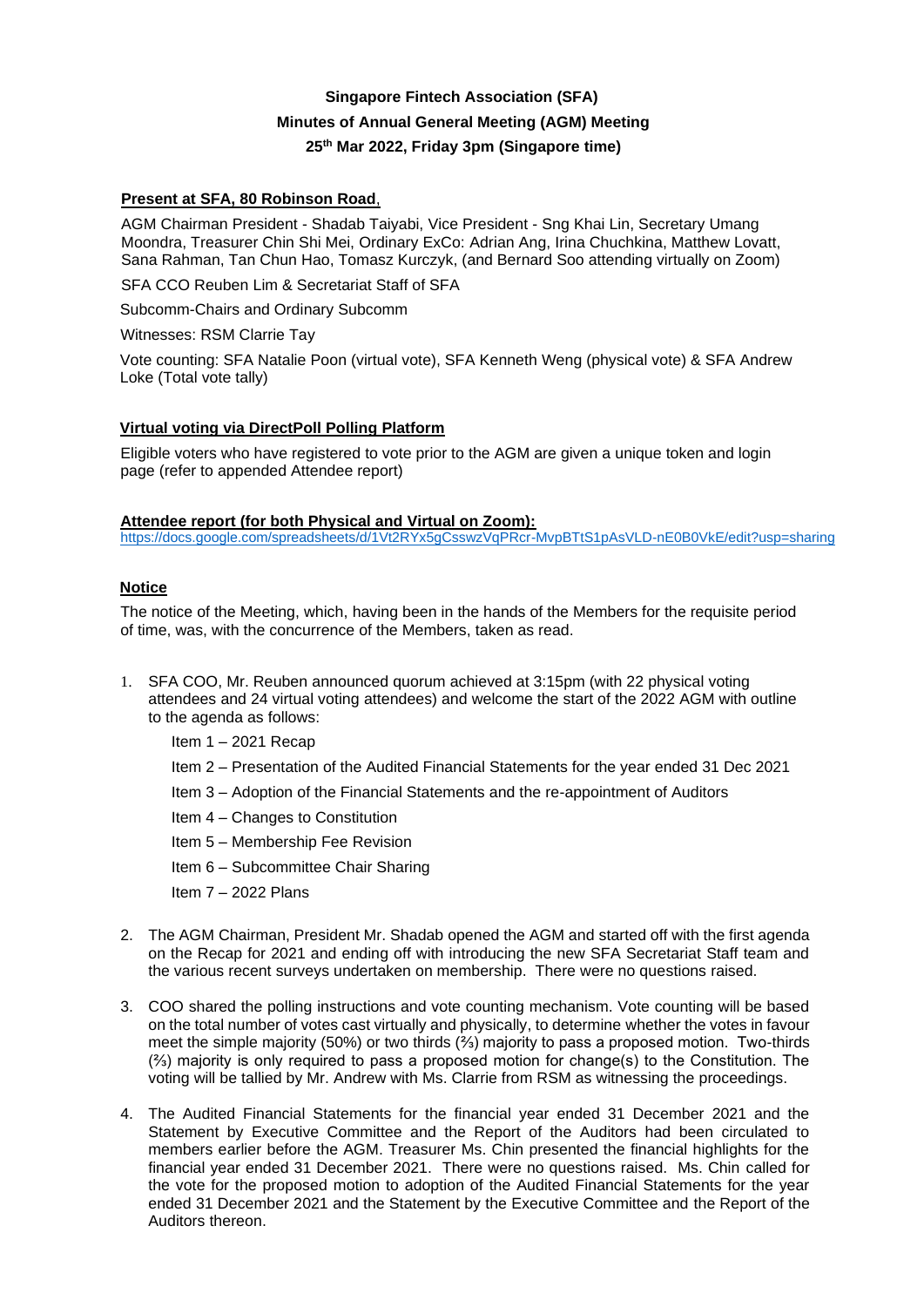|                           | Yes | Nο | <b>Total</b>       |
|---------------------------|-----|----|--------------------|
| Virtual Votes             | 12  | n  | 17                 |
| <b>Physical Votes</b>     | 23  | ი  | 23                 |
| <b>Total Votes Casted</b> | 35  | n  | 35                 |
| Percentage                |     |    | 100.0% 0.0% 100.0% |

The motion was passed by simple majority.

5. Ms. Chin next proposed the motion for the re-appointment of RSM Chio Lim LLP as the statutory auditors of SFA for the Financial Year ended 31 December 2022

A poll was taken on the resolution and the result was as follows:

|                           | Yes | <b>No</b> | <b>Total</b>       |
|---------------------------|-----|-----------|--------------------|
| <b>Virtual Votes</b>      | 14  | n         | 14                 |
| <b>Physical Votes</b>     | 23  | O         | 23                 |
| <b>Total Votes Casted</b> | 37  | Ω         | 37                 |
| Percentage                |     |           | 100.0% 0.0% 100.0% |

The motion was passed by simple majority.

6. On agenda item 4 – Changes to Constitution, Secretary, Mr. Umang reminded two-thirds  $(*')$ majority is required to pass the motions for proposed changes to the Constitution and outlined the breakdown of the proposed changes to the Constitution into 4 major categories: Clarification of Terms (9 changes), Simplification (1 change), Addressing a Gap (4 changes), and Legal Compliance (4 changes). At each of the proposed changes presented, he also walked through the rationale for the proposed change and asked attending members to pose any question.

#### **Clarification of Terms (9 changes):**

| Rule | <b>Existing Rule(s) - Constitution</b>        | Renumbered        | Proposed Rule(s) - Constitution               | <b>Explanation &amp; Reasons for Amendments</b> |
|------|-----------------------------------------------|-------------------|-----------------------------------------------|-------------------------------------------------|
| No.  |                                               | Rule No. (if any) |                                               |                                                 |
|      |                                               |                   |                                               |                                                 |
|      | MEMBERSHIP QUALIFICATION AND RIGHTS           |                   |                                               |                                                 |
| 4.2  | Ordinary Members are financial technology     |                   | Ordinary Members are financial technology     |                                                 |
|      | (FinTech) companies that have been            |                   | (FinTech) companies that have been            |                                                 |
|      | registered in Singapore and have a purpose    |                   | registered in Singapore and have a purpose    |                                                 |
|      | of developing, promoting or selling financial |                   | of developing, promoting or selling financial |                                                 |
|      | technology.                                   |                   | technology. FinTech companies do not          | Insert "FinTech companies do not include        |
|      |                                               |                   | include banks, insurance companies, finance   | banks, insurance companies, finance             |
|      |                                               |                   | companies or trust companies regulated by     | companies or trust companies regulated by       |
|      |                                               |                   | the Monetary Authority of Singapore and do    | the Monetary Authority of Singapore and do      |
|      |                                               |                   | not include technology, consulting,           | not include technology, consulting,             |
|      |                                               |                   | investors, professional services and other    | investors, professional services and other      |
|      |                                               |                   | organisations whose primary purpose is not    | organisations whose primary purpose is not      |
|      |                                               |                   | financial technology.                         | financial technology."                          |
|      |                                               |                   |                                               | To add clarity.                                 |

Clarification questions were raised by members, and they have been addressed. No further questions raised, Rule 4.2 and Rule 4.3 were put to the vote.

A poll was taken on the resolution and the result was as follows:

|                           | Yes   | Nο | Total       |
|---------------------------|-------|----|-------------|
| <b>Virtual Votes</b>      | 16    |    |             |
| <b>Physical Votes</b>     | 23    |    |             |
| <b>Total Votes Casted</b> | 39    |    |             |
| Percentage                | 95.1% |    | 4.9% 100.0% |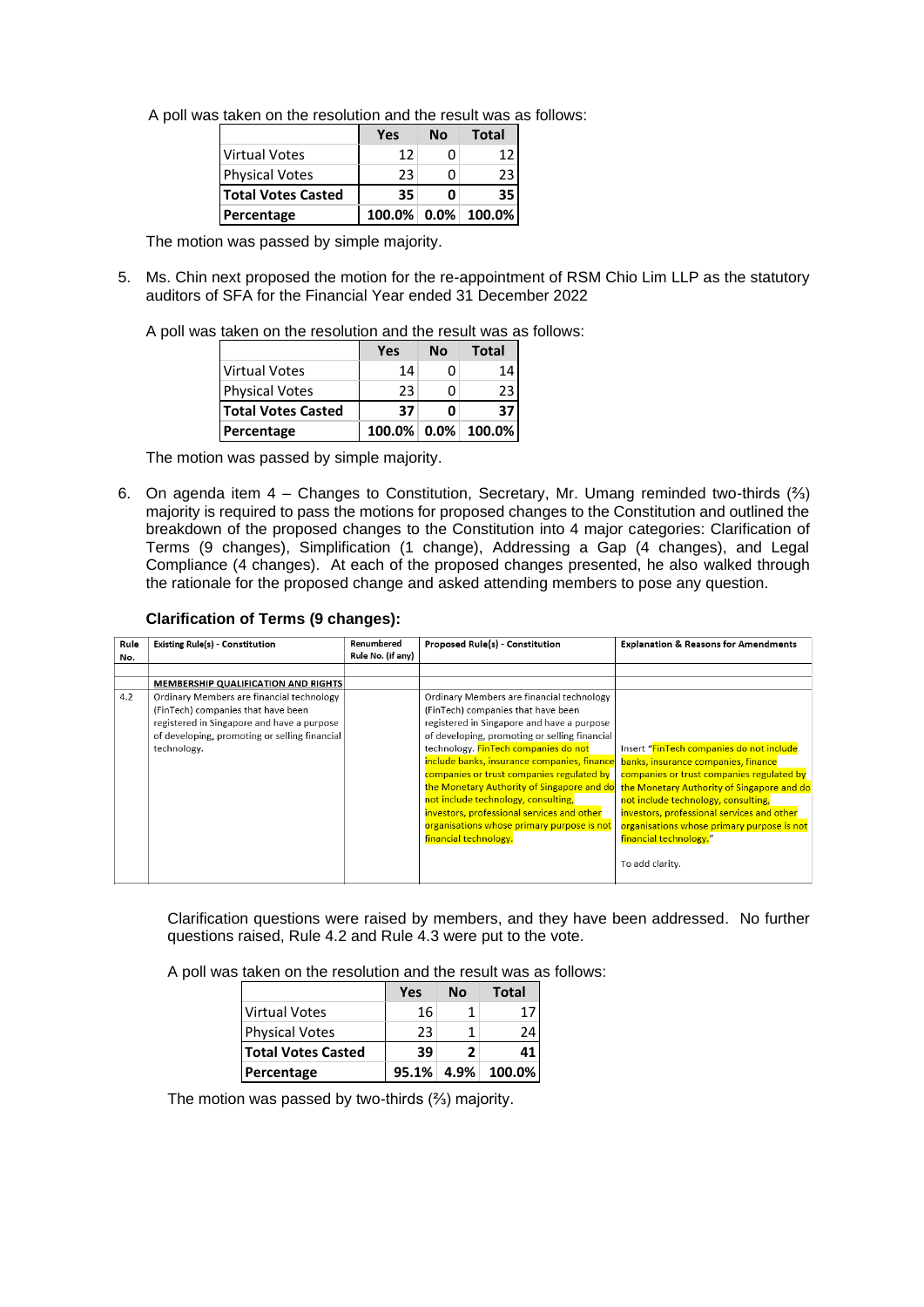| Rule | <b>Existing Rule(s) - Constitution</b>       | Renumbered        | <b>Proposed Rule(s) - Constitution</b>      | <b>Explanation &amp; Reasons for Amendments</b> |
|------|----------------------------------------------|-------------------|---------------------------------------------|-------------------------------------------------|
| No.  |                                              | Rule No. (if any) |                                             |                                                 |
|      |                                              |                   |                                             |                                                 |
|      | MEMBERSHIP QUALIFICATION AND RIGHTS          |                   |                                             |                                                 |
| 4.3  | Associate Members are companies,             |                   | Associate Members are companies,            |                                                 |
|      | societies, cooperative societies or bodies   |                   | societies, cooperative societies or bodies  |                                                 |
|      | corporate that are part of the FinTech       |                   | corporate that are part of the FinTech      |                                                 |
|      | ecosystem or that have a strong interest in  |                   | ecosystem or that have a strong interest in |                                                 |
|      | financial technology, other than those       |                   | financial technology, other than those      |                                                 |
|      | entitled to apply for ordinary membership of |                   | entitled to apply for ordinary membership   |                                                 |
|      | the Association.                             |                   | of the Association. Such entities shall     | Insert "Such entities shall include banks,      |
|      |                                              |                   | include banks, insurance companies, finance | insurance companies, finance companies or       |
|      |                                              |                   | companies or trust companies regulated by   | trust companies regulated by the Monetary       |
|      |                                              |                   | the Monetary Authority of Singapore, and    | <b>Authority of Singapore, and technology,</b>  |
|      |                                              |                   | technology, consulting, investors,          | consulting, investors, professional services    |
|      |                                              |                   | professional services and other             | and other organisations whose primary           |
|      |                                              |                   | organisations whose primary purpose is not  | purpose is not financial technology."           |
|      |                                              |                   | financial technology.                       |                                                 |
|      |                                              |                   |                                             | To add clarity.                                 |
|      |                                              |                   |                                             |                                                 |

|                           | Yes | No | <b>Total</b>         |
|---------------------------|-----|----|----------------------|
| <b>Virtual Votes</b>      | 13  | 2  | 15                   |
| <b>Physical Votes</b>     | 23  | 1  | 24                   |
| <b>Total Votes Casted</b> | 36  | 3  | 39                   |
| Percentage                |     |    | $92.3\%$ 7.7% 100.0% |

The motion was passed by two-thirds (⅔) majority.

| Rule | <b>Existing Rule(s) - Constitution</b>                                                                                               | Renumbered        | <b>Proposed Rule(s) - Constitution</b>                                                                                                                      | <b>Explanation &amp; Reasons for Amendments</b> |
|------|--------------------------------------------------------------------------------------------------------------------------------------|-------------------|-------------------------------------------------------------------------------------------------------------------------------------------------------------|-------------------------------------------------|
| No.  |                                                                                                                                      | Rule No. (if any) |                                                                                                                                                             |                                                 |
|      |                                                                                                                                      |                   |                                                                                                                                                             |                                                 |
|      | <b>MEMBERSHIP QUALIFICATION AND RIGHTS</b>                                                                                           |                   |                                                                                                                                                             |                                                 |
| 4.4  | Individual Members must be resident in                                                                                               |                   | Individual Members are natural persons,                                                                                                                     | lnsert "are natural persons,"                   |
|      | Singapore and must show a strong interest<br>in financial technology and wish to be a part<br>of the FinTech ecosystem in Singapore. |                   | must be resident in Singapore and must<br>show a strong interest in financial<br>technology and wish to be a part of the<br>FinTech ecosystem in Singapore. | To add clarity.                                 |

There were no questions raised.

A poll was taken on the resolution and the result was as follows:

|                           | Yes | Nο | Total                |
|---------------------------|-----|----|----------------------|
| <b>Virtual Votes</b>      | 14  |    | 15                   |
| <b>Physical Votes</b>     | 24  |    | 24                   |
| <b>Total Votes Casted</b> | 38  |    | 39                   |
| Percentage                |     |    | $97.4\%$ 2.6% 100.0% |

The motion was passed by two-thirds (⅔) majority.

| Rule | <b>Existing Rule(s) - Constitution</b>       | Renumbered        | <b>Proposed Rule(s) - Constitution</b>        | <b>Explanation &amp; Reasons for Amendments</b> |
|------|----------------------------------------------|-------------------|-----------------------------------------------|-------------------------------------------------|
| No.  |                                              | Rule No. (if any) |                                               |                                                 |
|      |                                              |                   |                                               |                                                 |
|      | SUPREME AUTHORITY AND GENERAL                |                   |                                               |                                                 |
|      | <b>MEETINGS</b>                              |                   |                                               |                                                 |
| 7.1  | The supreme authority of the Association is  |                   | The supreme authority of the Association is   |                                                 |
|      | vested in a General Meeting of the voting    |                   | vested in a General Meeting of the voting     |                                                 |
|      | members. Each voting member shall have       |                   | members. Each voting member shall have        |                                                 |
|      | one (1) vote and save as otherwise specified |                   | one (1) vote and save as otherwise specified  |                                                 |
|      | in this Constitution or required by law, all |                   | in this Constitution, the relevant by-laws or | Insert ", the relevant by-laws"                 |
|      | decisions at the General Meeting shall be    |                   | required by law, all decisions at the General |                                                 |
|      | passed when a simple majority of voting      |                   | Meeting shall be passed when a simple         | To add clarity.                                 |
|      | members present at a General Meeting has     |                   | majority of voting members present at a       |                                                 |
|      | voted in favour of the matter.               |                   | General Meeting has voted in favour of the    |                                                 |
|      |                                              |                   | matter.                                       |                                                 |

Clarification questions were raised by members, and they have been addressed. No further questions raised.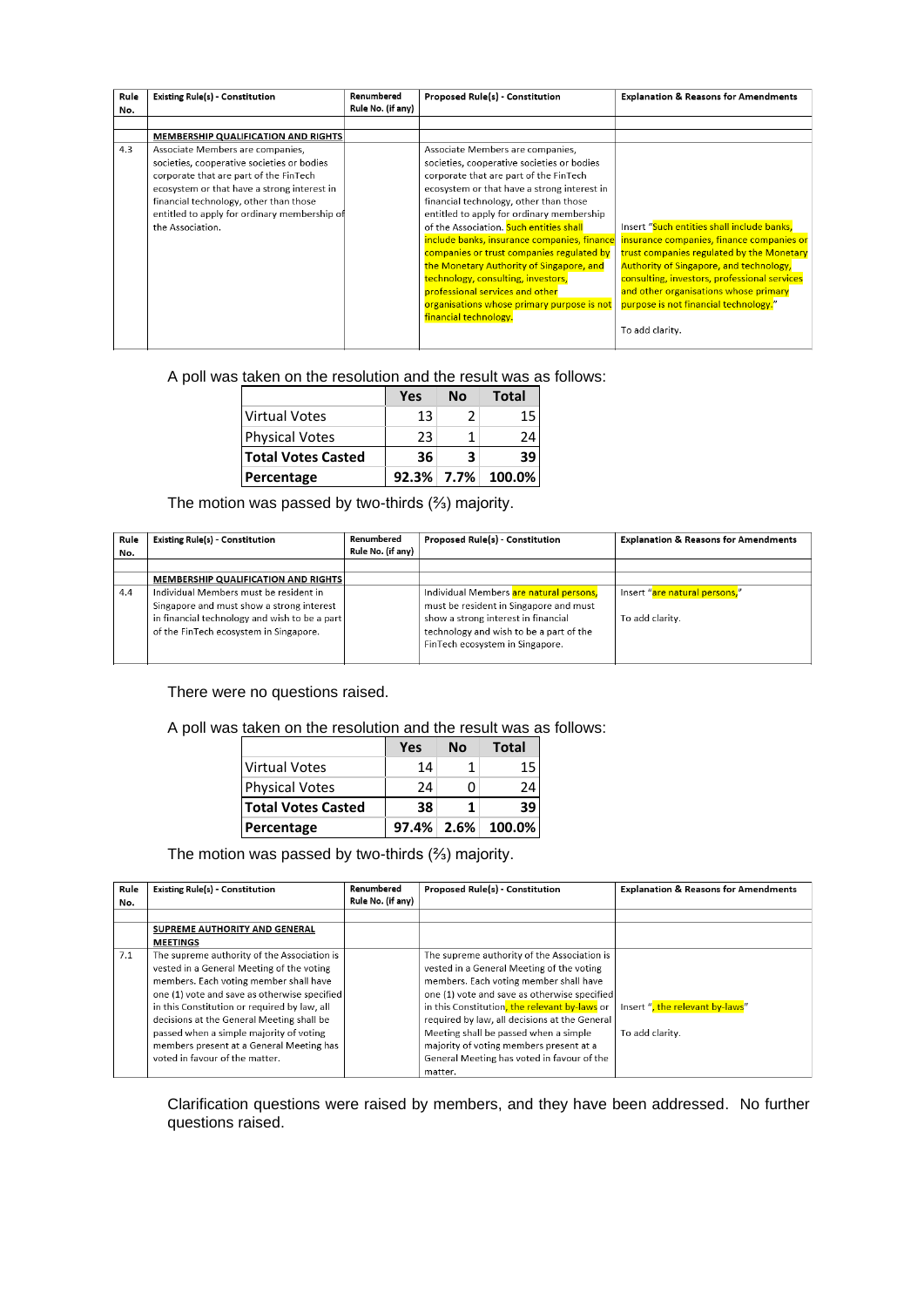|                           | Yes | Nο | Total                 |
|---------------------------|-----|----|-----------------------|
| <b>Virtual Votes</b>      | 15  |    |                       |
| <b>Physical Votes</b>     | 24  |    |                       |
| <b>Total Votes Casted</b> | 39  |    | 39                    |
| Percentage                |     |    | $100.0\%$ 0.0% 100.0% |

The motion was passed by two-thirds (⅔) majority.

| Rule | <b>Existing Rule(s) - Constitution</b>                                         | Renumbered        | Proposed Rule(s) - Constitution                                                | <b>Explanation &amp; Reasons for Amendments</b> |
|------|--------------------------------------------------------------------------------|-------------------|--------------------------------------------------------------------------------|-------------------------------------------------|
| No.  |                                                                                | Rule No. (if any) |                                                                                |                                                 |
|      |                                                                                |                   |                                                                                |                                                 |
|      | <b>MANAGEMENT AND COMMITTEE</b>                                                |                   |                                                                                |                                                 |
| 8.1  | The administration of the Association shall                                    |                   | The administration of the Association shall                                    |                                                 |
|      | be entrusted to a Committee consisting of                                      |                   | be entrusted to a Committee consisting of                                      |                                                 |
|      | the following:                                                                 |                   | the following:                                                                 |                                                 |
|      | A President                                                                    |                   | A President                                                                    |                                                 |
|      | A Vice President                                                               |                   | A Vice President                                                               |                                                 |
|      | A Secretary                                                                    |                   | A Secretary                                                                    |                                                 |
|      | A Treasurer                                                                    |                   | A Treasurer                                                                    |                                                 |
|      | Seven (7) Ordinary Committee Members                                           |                   | Seven (7) Ordinary Committee Members                                           |                                                 |
|      | (which shall include an Immediate Past                                         |                   | (which (save as set out in paragraph 8.3)                                      | Insert "(save as set out in paragraph 8.3)"     |
|      | President)                                                                     |                   | shall include an Immediate Past President)                                     |                                                 |
|      |                                                                                |                   |                                                                                | To add clarity.                                 |
|      | Unless with the prior approval in writing of                                   |                   | Unless with the prior approval in writing of                                   |                                                 |
|      | the Registrar or an Assistant Registrar of                                     |                   | the Registrar or an Assistant Registrar of                                     |                                                 |
|      | Societies, a majority of the Committee                                         |                   | Societies, a majority of the Committee                                         |                                                 |
|      | Members shall be Singapore citizens or                                         |                   | Members shall be Singapore citizens or                                         |                                                 |
|      | permanent residents. In addition, the                                          |                   | permanent residents. In addition, the                                          |                                                 |
|      | President, Secretary, and Treasurer must be                                    |                   | President, Secretary, and Treasurer must be                                    |                                                 |
|      | Singapore citizens or permanent residents.                                     |                   | Singapore citizens or permanent residents.                                     |                                                 |
|      | Foreign Diplomats shall not serve as<br>Committee Members. The Committee shall |                   | Foreign Diplomats shall not serve as<br>Committee Members. The Committee shall |                                                 |
|      |                                                                                |                   |                                                                                |                                                 |
|      | be elected at the General Meeting in<br>accordance with this paragraph 8.      |                   | be elected at the General Meeting in<br>accordance with this paragraph 8.      |                                                 |
|      |                                                                                |                   |                                                                                |                                                 |

There were no questions raised.

A poll was taken on the resolution and the result was as follows:

|                           | Yes | Nο | <b>Total</b>          |
|---------------------------|-----|----|-----------------------|
| <b>Virtual Votes</b>      | 14  |    | 14                    |
| <b>Physical Votes</b>     | 25  |    |                       |
| <b>Total Votes Casted</b> | 39  |    | 39                    |
| Percentage                |     |    | $100.0\%$ 0.0% 100.0% |

The motion was passed by two-thirds (⅔) majority.

| Rule<br>No. | <b>Existing Rule(s) - Constitution</b>                                                                                                                                                                                                                                                                                                                             | Renumbered<br>Rule No. (if any) | <b>Proposed Rule(s) - Constitution</b>                                                                                                                                                                                                                                                                                                                          | <b>Explanation &amp; Reasons for Amendments</b>              |
|-------------|--------------------------------------------------------------------------------------------------------------------------------------------------------------------------------------------------------------------------------------------------------------------------------------------------------------------------------------------------------------------|---------------------------------|-----------------------------------------------------------------------------------------------------------------------------------------------------------------------------------------------------------------------------------------------------------------------------------------------------------------------------------------------------------------|--------------------------------------------------------------|
|             |                                                                                                                                                                                                                                                                                                                                                                    |                                 |                                                                                                                                                                                                                                                                                                                                                                 |                                                              |
|             | <b>MANAGEMENT AND COMMITTEE</b>                                                                                                                                                                                                                                                                                                                                    |                                 |                                                                                                                                                                                                                                                                                                                                                                 |                                                              |
| 8.2         | Only one representative of any member<br>company may be elected to the Committee.<br>At least half of the Committee members<br>must be representatives of Ordinary<br>Members. No more than two (2) Committee<br>members may be from a bank or insurance<br>company or finance company or trust<br>company registered with the Monetary<br>Authority of Singapore. |                                 | Only one representative of any member<br>company may be elected to the Committee.<br>At least half of the Committee members<br>must be representatives of Ordinary<br>Members. No more than two (2) Committee<br>members may be from a bank or insurance<br>company or finance company or trust<br>company regulated by the Monetary<br>Authority of Singapore. | Replace "registered with" with "regulated<br>To add clarity. |

Clarification questions were raised by members, and they have been addressed. No further questions raised.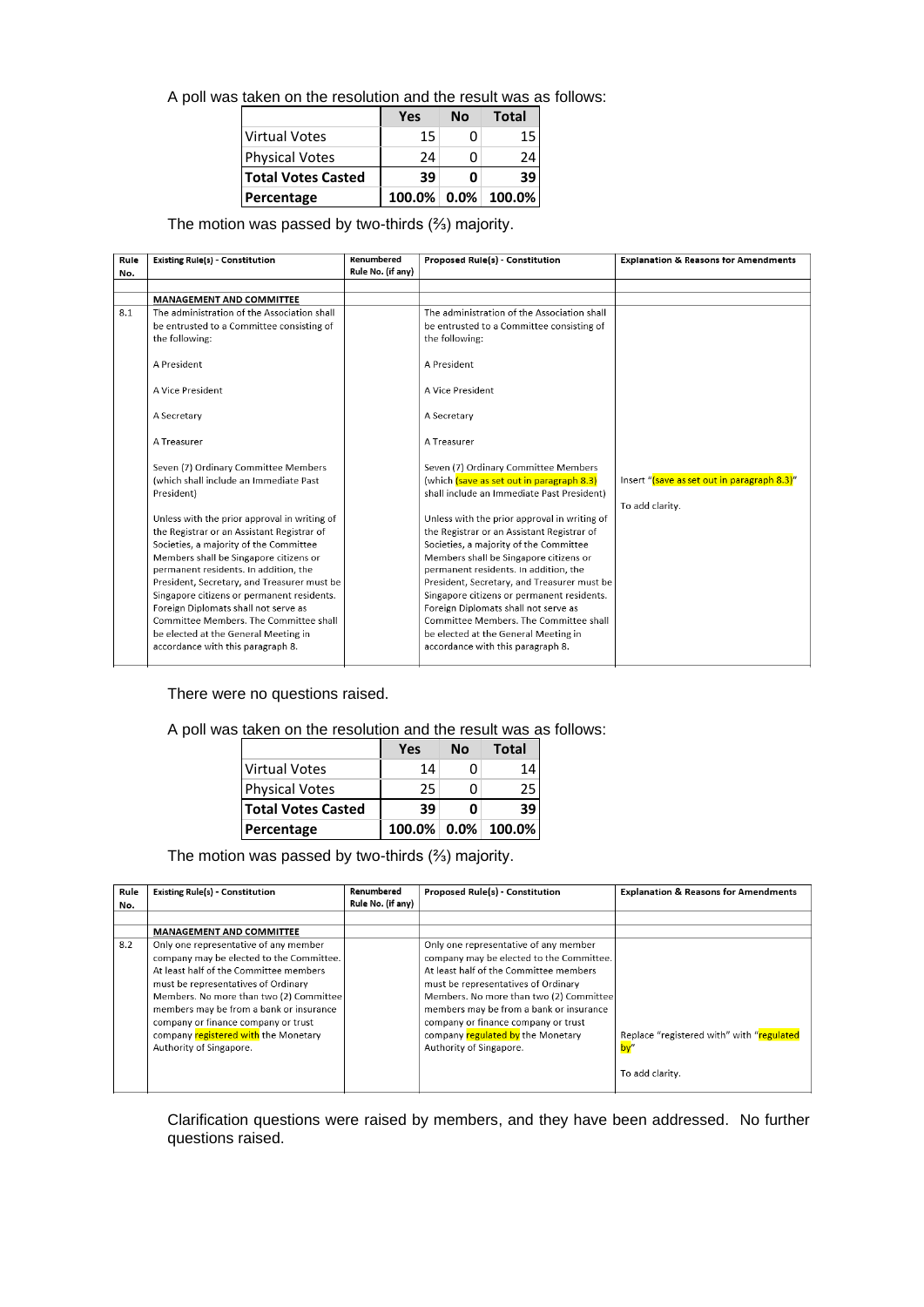|                           | Yes | Nο | Total                 |
|---------------------------|-----|----|-----------------------|
| <b>Virtual Votes</b>      | 15  |    |                       |
| <b>Physical Votes</b>     | 25  |    |                       |
| <b>Total Votes Casted</b> | 40  |    |                       |
| Percentage                |     |    | $100.0\%$ 0.0% 100.0% |

# The motion was passed by two-thirds (⅔) majority.

| Rule<br>No. | <b>Existing Rule(s) - Constitution</b>                                                                                                                                                                                                                                                   | Renumbered<br>Rule No. (if any) | <b>Proposed Rule(s) - Constitution</b>                                                                                                                                                                                                                                                           | <b>Explanation &amp; Reasons for Amendments</b> |
|-------------|------------------------------------------------------------------------------------------------------------------------------------------------------------------------------------------------------------------------------------------------------------------------------------------|---------------------------------|--------------------------------------------------------------------------------------------------------------------------------------------------------------------------------------------------------------------------------------------------------------------------------------------------|-------------------------------------------------|
|             |                                                                                                                                                                                                                                                                                          |                                 |                                                                                                                                                                                                                                                                                                  |                                                 |
|             | DUTIES OF COMMITTEE MEMBERS                                                                                                                                                                                                                                                              |                                 |                                                                                                                                                                                                                                                                                                  |                                                 |
| 9.3         | The Secretary shall keep all records, except<br>financial, of the Association and shall be<br>responsible for their correctness. He or she<br>will keep minutes of all General and<br>Committee meetings. He or she shall<br>maintain an up-to-date register of members<br>at all times. |                                 | The Secretary shall keep all records, except<br>financial records, of the Association and<br>shall be responsible for their correctness.<br>He or she will keep minutes of all General<br>and Committee meetings. He or she shall<br>maintain an up-to-date register of members<br>at all times. | Insert "records"<br>To add clarity.             |

There were no questions raised.

A poll was taken on the resolution and the result was as follows:

|                           | Yes | Nο | Total              |
|---------------------------|-----|----|--------------------|
| Virtual Votes             | 14  |    | 14                 |
| <b>Physical Votes</b>     | 25  |    | 25                 |
| <b>Total Votes Casted</b> | 39  | Ω  | 39                 |
| Percentage                |     |    | 100.0% 0.0% 100.0% |

The motion was passed by two-thirds (⅔) majority.

| Rule | <b>Existing Rule(s) - Constitution</b>       | Renumbered        | Proposed Rule(s) - Constitution              | <b>Explanation &amp; Reasons for Amendments</b> |
|------|----------------------------------------------|-------------------|----------------------------------------------|-------------------------------------------------|
| No.  |                                              | Rule No. (if any) |                                              |                                                 |
|      |                                              |                   |                                              |                                                 |
|      | DUTIES OF COMMITTEE MEMBERS                  |                   |                                              |                                                 |
| 9.4  | The Treasurer shall keep all funds and       |                   | The Treasurer shall keep all funds and       |                                                 |
|      | collect and disburse all moneys on behalf of |                   | collect and disburse all moneys on behalf of |                                                 |
|      | the Association and shall keep an account of |                   | the Association and shall keep an account of |                                                 |
|      | all monetary transactions and shall be       |                   | all monetary transactions and shall be       |                                                 |
|      | responsible for their correctness.           |                   | responsible for the correctness of all       |                                                 |
|      |                                              |                   | financial records.                           | Replace "their correctness" with "the           |
|      |                                              |                   |                                              | correctness of all financial records"           |
|      |                                              |                   |                                              |                                                 |
|      |                                              |                   |                                              | To add clarity.                                 |
|      |                                              |                   |                                              |                                                 |

Clarification question was raised by a member and has been addressed. No further questions raised.

A poll was taken on the resolution and the result was as follows:

|                           | Yes | Nο | Total              |
|---------------------------|-----|----|--------------------|
| <b>Virtual Votes</b>      | 10  | o  | 10                 |
| <b>Physical Votes</b>     | 25  | n  | 25                 |
| <b>Total Votes Casted</b> | 35  | Ω  | 35                 |
| Percentage                |     |    | 100.0% 0.0% 100.0% |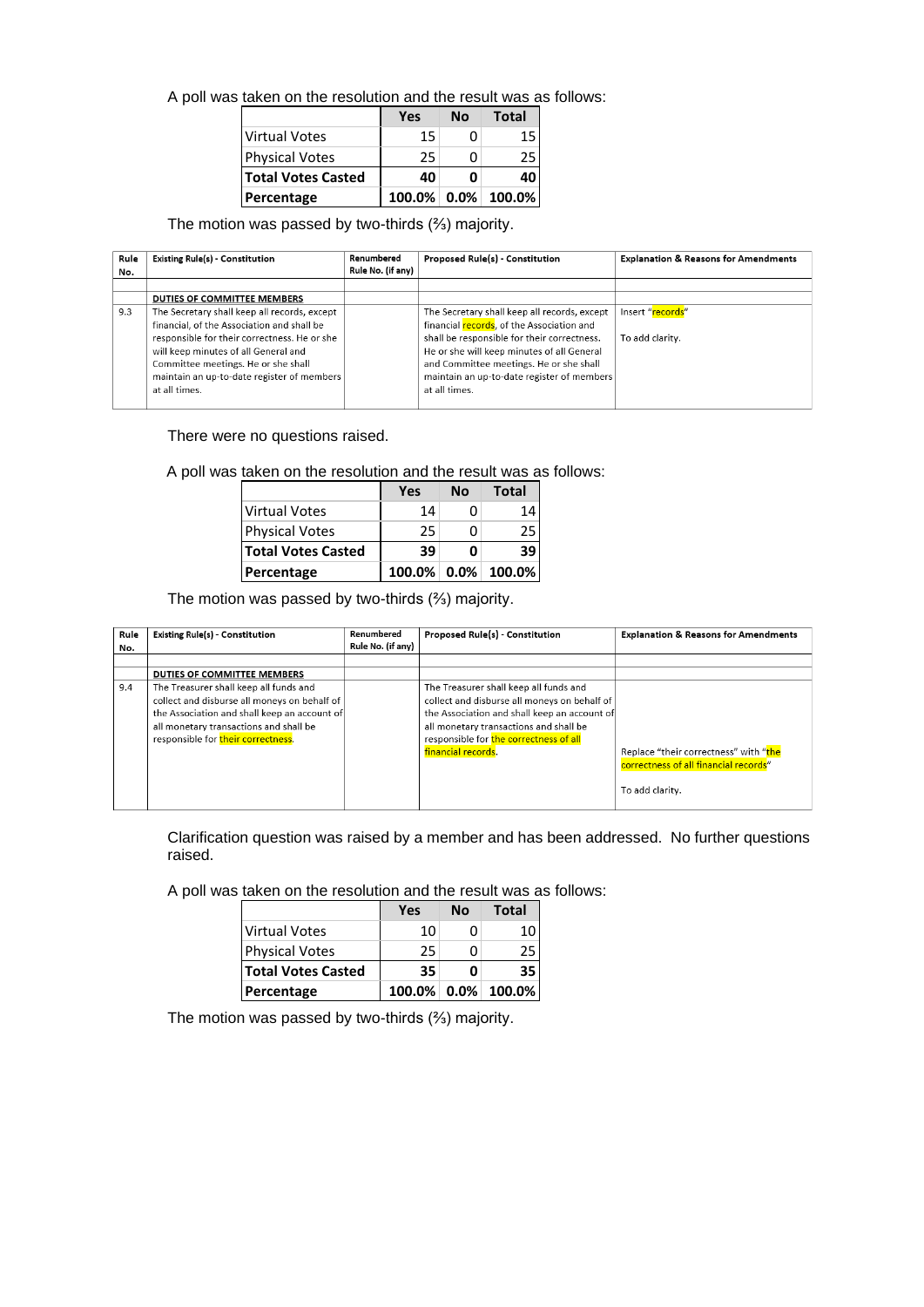| Rule<br>No. | <b>Existing Rule(s) - Constitution</b>                                           | Renumbered<br>Rule No. (if any) | Proposed Rule(s) - Constitution                                             | <b>Explanation &amp; Reasons for Amendments</b> |
|-------------|----------------------------------------------------------------------------------|---------------------------------|-----------------------------------------------------------------------------|-------------------------------------------------|
|             |                                                                                  |                                 |                                                                             |                                                 |
|             | <b>LIMITATION OF LIABILITY</b>                                                   |                                 |                                                                             |                                                 |
| 16.1        | No suit or other legal proceedings shall lie:                                    |                                 | No suit or other legal proceedings shall lie:                               |                                                 |
|             | a) against the Association from any                                              |                                 | a) against the Association from any                                         |                                                 |
|             | member: or                                                                       |                                 | member: or                                                                  |                                                 |
|             |                                                                                  |                                 |                                                                             |                                                 |
|             | b) against any member of the Committee or                                        |                                 | b) against any member of the Committee or                                   |                                                 |
|             | any other person nominated, appointed or                                         |                                 | any other person nominated, appointed or                                    |                                                 |
|             | employed in connection with the                                                  |                                 | employed in connection with the                                             |                                                 |
|             | management, administration,                                                      |                                 | management, administration,                                                 |                                                 |
|             | implementation or enforcement of this                                            |                                 | implementation or enforcement of this<br>Constitution or any by-laws of the |                                                 |
|             | Constitution or any by-laws of the<br>Association, from the Association or other |                                 | Association, from the Association or other                                  |                                                 |
|             | members, for any act or omission in the                                          |                                 | members.                                                                    |                                                 |
|             | performance or intended performance of                                           |                                 | for any act or omission in the performance                                  |                                                 |
|             | any duty or exercise of any power pursuant                                       |                                 | or intended performance of any duty or                                      |                                                 |
|             | to this Constitution or any by-laws, as long                                     |                                 | exercise of any power pursuant to this                                      |                                                 |
|             | as such act or omission was done in good                                         |                                 | Constitution or any by-laws, as long as such                                |                                                 |
|             | faith.                                                                           |                                 | act or omission was done in good faith,                                     | Insert ", including in respect of any services  |
|             |                                                                                  |                                 | including in respect of any services provided                               | provided by third party vendors (whose          |
|             |                                                                                  |                                 | by third party vendors (whose provision of                                  | provision of services may have been             |
|             |                                                                                  |                                 | services may have been arranged or                                          | arranged or facilitated by the Committee,       |
|             |                                                                                  |                                 | facilitated by the Committee, members of                                    | members of the Committee and/or the SFA)        |
|             |                                                                                  |                                 | the Committee and/or the SFA) to any                                        | to any member"                                  |
|             |                                                                                  |                                 | member.                                                                     |                                                 |
|             |                                                                                  |                                 |                                                                             | This is to clarify that SFA's limitation of     |
|             |                                                                                  |                                 |                                                                             | liability extends to activities involving our   |
|             |                                                                                  |                                 |                                                                             | vendor partnerships.                            |
|             |                                                                                  |                                 |                                                                             |                                                 |

Clarification questions were raised by members, and they have been addressed. No further questions raised.

A poll was taken on the resolution and the result was as follows:

|                           | Yes | <b>No</b> | <b>Total</b>                    |
|---------------------------|-----|-----------|---------------------------------|
| Virtual Votes             | 11  | n         |                                 |
| <b>Physical Votes</b>     | 74  | n         | 24                              |
| <b>Total Votes Casted</b> | 35  | 0         | 35                              |
| Percentage                |     |           | $100.0\%$   $0.0\%$   $100.0\%$ |

The motion was passed by two-thirds (⅔) majority.

# **Simplification (1 change):**

| Rule | <b>Existing Rule(s) - Constitution</b>             | Renumbered        | <b>Proposed Rule(s) - Constitution</b>        | <b>Explanation &amp; Reasons for Amendments</b> |
|------|----------------------------------------------------|-------------------|-----------------------------------------------|-------------------------------------------------|
| No.  |                                                    | Rule No. (if any) |                                               |                                                 |
|      |                                                    |                   |                                               |                                                 |
|      | <b>MANAGEMENT AND COMMITTEE</b>                    |                   |                                               |                                                 |
| 8.4  | Election will be by secret ballot, electronic      |                   | Election will be by secret ballot, electronic |                                                 |
|      | voting or show of hands, at the option of the      |                   | voting or show of hands, at the option of     |                                                 |
|      | Committee members. In the event of a tie, $a$      |                   | the Committee members. In the event of a      | Delete "a revote shall be taken and if it still |
|      | revote shall be taken and if it still results in a |                   | tie, a lot shall be drawn to determine who    | results in a tie."                              |
|      | tie, a lot shall be drawn to determine who         |                   | shall be the successful candidate unless the  |                                                 |
|      | shall be the successful candidate unless the       |                   | contesting candidate(s) withdraws in favour   | Insert "s" behind withdraw                      |
|      | contesting candidate(s) withdrew in favour         |                   | of one of themselves.                         |                                                 |
|      | of one of themselves.                              |                   |                                               | To simplify the process due to limitation of    |
|      |                                                    |                   |                                               | time and cost minimisation considerations.      |
|      |                                                    |                   |                                               |                                                 |

Clarification questions were raised by members, and they have been addressed. No further questions raised

A poll was taken on the resolution and the result was as follows:

|                           | Yes | <b>No</b> | <b>Total</b>       |
|---------------------------|-----|-----------|--------------------|
| Virtual Votes             | q   |           | 11                 |
| <b>Physical Votes</b>     | 15  | ጸ         | 23                 |
| <b>Total Votes Casted</b> | 24  | 10        | 34                 |
| Percentage                |     |           | 70.6% 29.4% 100.0% |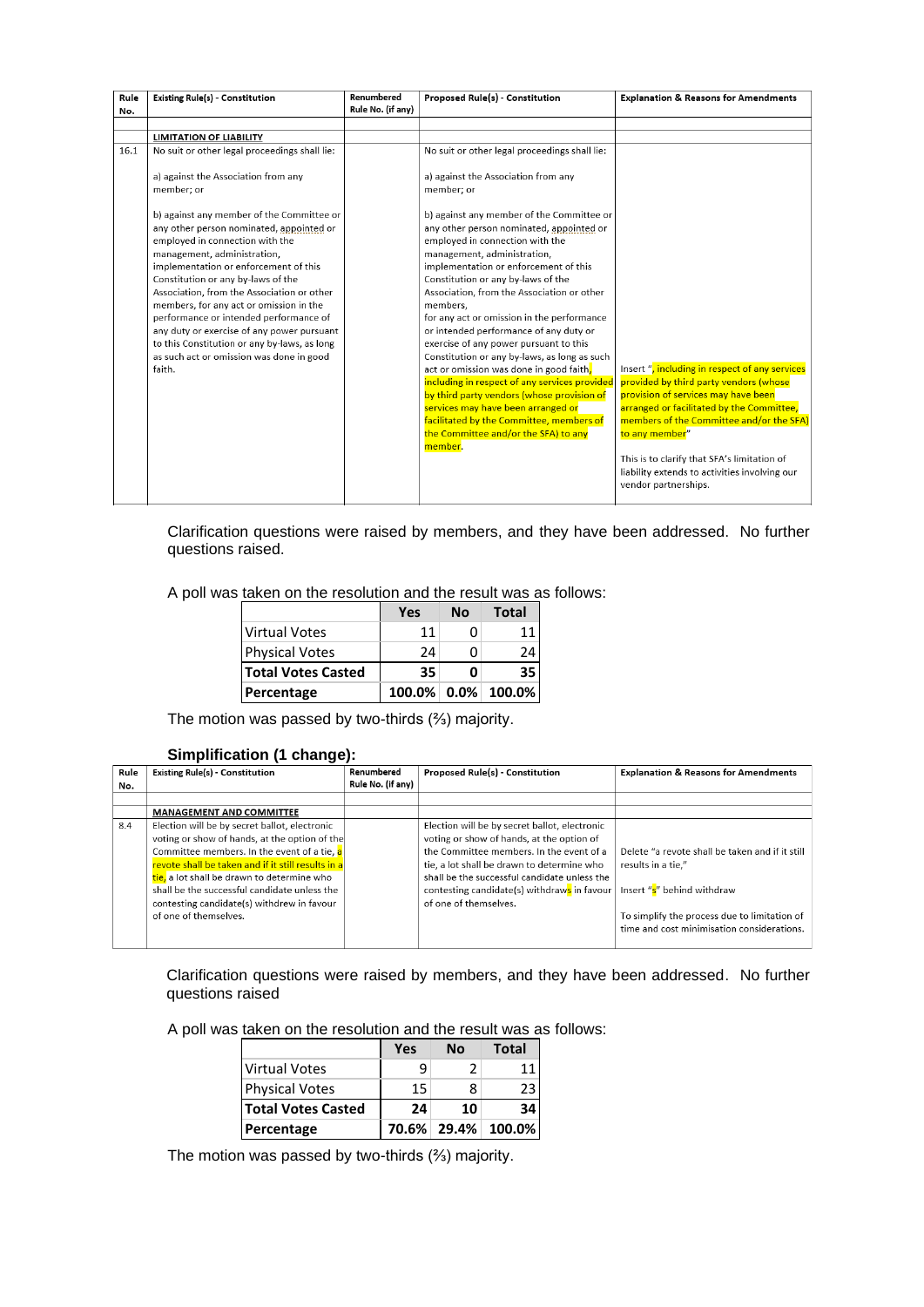# **Addressing a Gap (4 changes):**

Mr. Umang explained Rule 8.6, and Rule 8.7 to be read together.

| Rule | <b>Existing Rule(s) - Constitution</b>       | Renumbered        | <b>Proposed Rule(s) - Constitution</b>        | <b>Explanation &amp; Reasons for Amendments</b> |
|------|----------------------------------------------|-------------------|-----------------------------------------------|-------------------------------------------------|
| No.  |                                              | Rule No. (if any) |                                               |                                                 |
|      |                                              |                   |                                               |                                                 |
|      | <b>MANAGEMENT AND COMMITTEE</b>              |                   |                                               |                                                 |
| 8.6  | Any member of the Committee absenting        |                   | Any member of the Committee absenting         |                                                 |
|      | himself or herself from three (3) meetings   |                   | himself or herself from three (3) meetings    |                                                 |
|      | consecutively without satisfactory           |                   | consecutively without satisfactory            |                                                 |
|      | explanations shall be deemed to have         |                   | explanations shall be deemed to have          |                                                 |
|      | withdrawn from the Committee and a           |                   | withdrawn from the Committee and a            |                                                 |
|      | successor may be co-opted by the             |                   | successor may be co-opted by the              | Replace "to serve until the next Annual         |
|      | Committee to serve until the next Annual     |                   | Committee (pursuant to the procedure set      | General Meeting" with "(pursuant to the         |
|      | <b>General Meeting.</b> Any changes in the   |                   | out in clause 8.7) to serve for the remainder | procedure set out in clause 8.7) to serve for   |
|      | Committee shall be notified to the Registrar |                   | of the term of office of the Committee        | the remainder of the term of office of the      |
|      | of Societies within two (2) weeks of the     |                   | member that is being replaced. Any changes    | Committee member that is being replaced"        |
|      | change.                                      |                   | in the Committee shall be notified to the     |                                                 |
|      |                                              |                   | Registrar of Societies within two (2) weeks   | To add clarity to the duration for which the    |
|      |                                              |                   | of the change.                                | replacement ExCo member will serve.             |
|      |                                              |                   |                                               |                                                 |

Clarification questions were raised by members, and they have been addressed. No further questions raised, Rule 8.6, and Rule 8.7 were put to the vote.

A poll was taken on the resolution and the result was as follows:

|                           | Yes | Nο | Total                           |
|---------------------------|-----|----|---------------------------------|
| Virtual Votes             | 5   | o  |                                 |
| <b>Physical Votes</b>     | 22. | ი  | 22                              |
| <b>Total Votes Casted</b> | 27  | O  | 77                              |
| Percentage                |     |    | $100.0\%$   $0.0\%$   $100.0\%$ |

The motion was passed by two-thirds (⅔) majority.

| Rule | <b>Existing Rule(s) - Constitution</b> | Renumbered        | Proposed Rule(s) - Constitution                 | <b>Explanation &amp; Reasons for Amendments</b> |
|------|----------------------------------------|-------------------|-------------------------------------------------|-------------------------------------------------|
| No.  |                                        | Rule No. (if any) |                                                 |                                                 |
|      |                                        |                   |                                                 |                                                 |
|      | <b>MANAGEMENT AND COMMITTEE</b>        |                   |                                                 |                                                 |
| New  |                                        | 8.7               | Upon the removal (pursuant to clause 8.6),      | Insert whole paragraph as new Rule 8.7          |
| 8.7  |                                        |                   | the elevation of an Ordinary Committee          |                                                 |
|      |                                        |                   | member to a position of an office bearer        | Introducing a procedure for replacing any       |
|      |                                        |                   | (pursuant to clause 8.9) or the resignation     | ExCo member.                                    |
|      |                                        |                   | of an Ordinary Committee member, the            |                                                 |
|      |                                        |                   | Committee has the discretion to have the        |                                                 |
|      |                                        |                   | position (of Ordinary Committee member)         |                                                 |
|      |                                        |                   | filled. Should the Committee exercise such      |                                                 |
|      |                                        |                   | discretion, the position should be filled by    |                                                 |
|      |                                        |                   | the candidate (from the most recent             |                                                 |
|      |                                        |                   | election for such position) who received the    |                                                 |
|      |                                        |                   | next highest number of votes (the               |                                                 |
|      |                                        |                   | "immediate candidate"), subject to the          |                                                 |
|      |                                        |                   | immediate candidate's decision to take up       |                                                 |
|      |                                        |                   | the position. Should the immediate              |                                                 |
|      |                                        |                   | candidate decline to take up the position,      |                                                 |
|      |                                        |                   | the position will be offered to the next        |                                                 |
|      |                                        |                   | candidate (after the immediate candidate)       |                                                 |
|      |                                        |                   | who obtained the next highest number of         |                                                 |
|      |                                        |                   | votes. Should such candidate decline to         |                                                 |
|      |                                        |                   | accept the position, this process will apply    |                                                 |
|      |                                        |                   | to the next candidate that obtained the next    |                                                 |
|      |                                        |                   | highest number of votes. Should all 3           |                                                 |
|      |                                        |                   | candidates decline to accept the position,      |                                                 |
|      |                                        |                   | the Committee, through a majority vote          |                                                 |
|      |                                        |                   | (the President shall be given the veto vote     |                                                 |
|      |                                        |                   | in event of a tie), has the discretion to offer |                                                 |
|      |                                        |                   | the position to a suitable representative       |                                                 |
|      |                                        |                   | from an Ordinary Member or Associate            |                                                 |
|      |                                        |                   | Member.                                         |                                                 |
|      |                                        |                   |                                                 |                                                 |

A poll was taken on the resolution and the result was as follows:

|                           | <b>Yes</b> | Nο | <b>Total</b>       |
|---------------------------|------------|----|--------------------|
| Virtual Votes             | 8          | n  |                    |
| Physical Votes            | 21         | n  | 21                 |
| <b>Total Votes Casted</b> | 29         | Ω  | 29                 |
| Percentage                |            |    | 100.0% 0.0% 100.0% |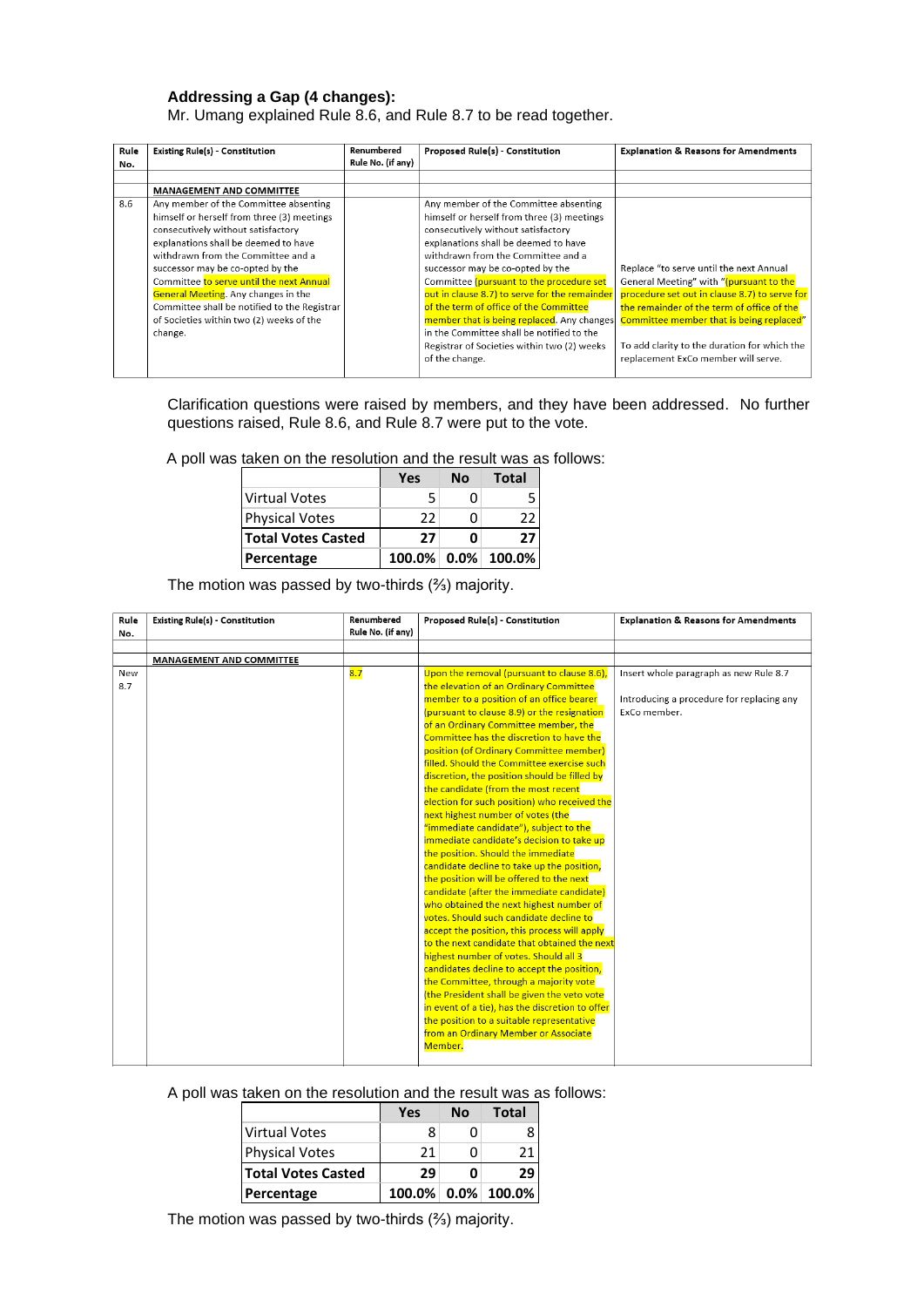| Rule<br>No. | <b>Existing Rule(s) - Constitution</b> | Renumbered<br>Rule No. (if any) | <b>Proposed Rule(s) - Constitution</b>                                                                                              | <b>Explanation &amp; Reasons for Amendments</b>                                     |
|-------------|----------------------------------------|---------------------------------|-------------------------------------------------------------------------------------------------------------------------------------|-------------------------------------------------------------------------------------|
| New<br>8.8  |                                        | 8.8                             | Whenever clause 8.7 is exercised, the<br>candidate that fills the position will occupy<br>the post for the remainder of the term of | Insert whole paragraph as new Rule 8.8<br>Introducing a procedure for replacing any |
|             |                                        |                                 | office of the Committee member that is<br>being replaced.                                                                           | ExCo member.                                                                        |

The proposed motion for New Rule 8.8 is not needed due to a similar clause already included in the proposed changes at Rule 8.6.and was aborted.

| Rule<br>No. | <b>Existing Rule(s) - Constitution</b> | Renumbered<br>Rule No. (if any) | <b>Proposed Rule(s) - Constitution</b>                                                                                                                                                                                                                                                                                                                                                                                                                                                                                                                                                                                         | <b>Explanation &amp; Reasons for Amendments</b>                                                     |  |
|-------------|----------------------------------------|---------------------------------|--------------------------------------------------------------------------------------------------------------------------------------------------------------------------------------------------------------------------------------------------------------------------------------------------------------------------------------------------------------------------------------------------------------------------------------------------------------------------------------------------------------------------------------------------------------------------------------------------------------------------------|-----------------------------------------------------------------------------------------------------|--|
| New<br>8.9  |                                        | <mark>8.9</mark>                | In the event that the President is removed<br>(pursuant to clause 8.6) or resigns, the Vice<br>President shall step up to take the role of<br>the President. The Committee shall appoint,<br>through a majority vote (the President shall<br>be given the veto vote in event of a tie), a<br>candidate amongst the existing Ordinary<br>Committee members to take up the role of<br>the Vice President. The remaining position<br>left vacant amongst the Ordinary<br><b>Committee members (due to the</b><br>replacement of the Vice President) shall<br>then be filled via the process set out in<br>paragraphs 8.7 and 8.8. | Insert whole paragraph as new Rule 8.9<br>Introducing a procedure for replacing any<br>ExCo member. |  |

Clarification questions were raised by members, and they have been addressed. No further questions raised.

| A poll was taken on the resolution and the result was as follows: |  |  |  |  |  |  |  |
|-------------------------------------------------------------------|--|--|--|--|--|--|--|
|-------------------------------------------------------------------|--|--|--|--|--|--|--|

|                           | Yes | <b>No</b> | <b>Total</b>              |
|---------------------------|-----|-----------|---------------------------|
| <b>Virtual Votes</b>      | q   |           |                           |
| <b>Physical Votes</b>     | 23  |           | 23                        |
| <b>Total Votes Casted</b> | 32. |           | 32                        |
| Percentage                |     |           | $100.0\%$   0.0%   100.0% |

The motion was passed by two-thirds (⅔) majority.

#### **Legal Compliance (4 changes):**

| Rule | <b>Existing Rule(s) - Constitution</b>        | Renumbered<br>Rule No. (if any) | <b>Proposed Rule(s) - Constitution</b>            | <b>Explanation &amp; Reasons for Amendments</b> |
|------|-----------------------------------------------|---------------------------------|---------------------------------------------------|-------------------------------------------------|
| No.  |                                               |                                 |                                                   |                                                 |
|      |                                               |                                 |                                                   |                                                 |
|      | <b>AUDIT AND FINANCIAL YEAR</b>               |                                 |                                                   |                                                 |
| 10.1 | The Committee shall appoint an accounting     |                                 | A firm of Public Accountants and Chartered        | Replace whole paragraph                         |
|      | entity to be the auditors of the Association. |                                 | <b>Accountants shall be appointed as Auditors</b> |                                                 |
|      |                                               |                                 | at each Annual General Meeting for a term         | To adopt RoS recommendation.                    |
|      |                                               |                                 | of one year and shall be eligible for             |                                                 |
|      |                                               |                                 | reappointment.                                    |                                                 |

Clarification questions were raised by members, and they have been addressed. No further questions raised.

A poll was taken on the resolution and the result was as follows:

|                           | Yes | Nο | <b>Total</b>                    |
|---------------------------|-----|----|---------------------------------|
| Virtual Votes             |     |    | q                               |
| <b>Physical Votes</b>     | 22  |    | 22                              |
| <b>Total Votes Casted</b> | 31  | O  | 31                              |
| Percentage                |     |    | $100.0\%$   $0.0\%$   $100.0\%$ |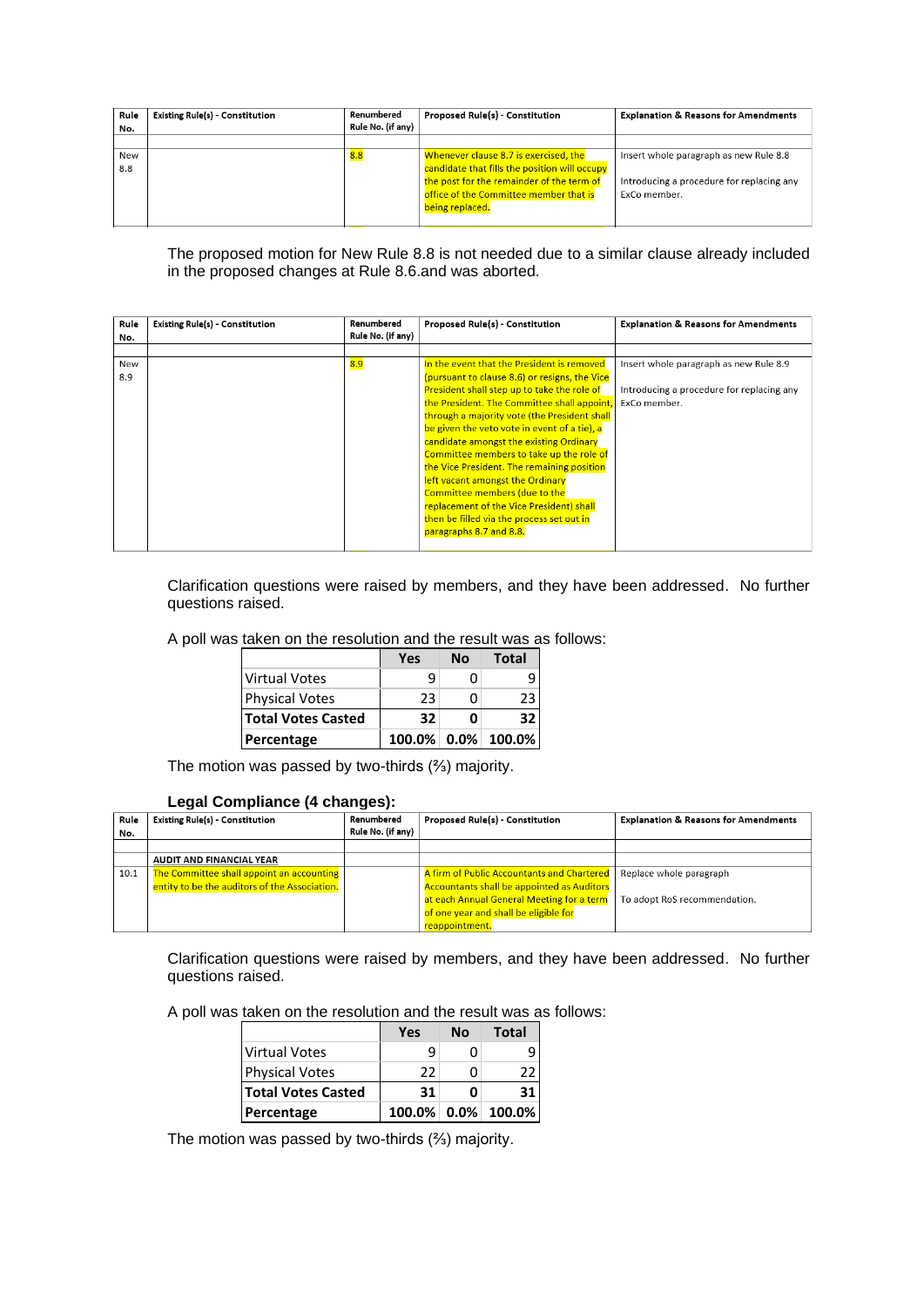| Rule<br>No. | <b>Existing Rule(s) - Constitution</b> | Renumbered<br>Rule No. (if any) | <b>Proposed Rule(s) - Constitution</b>                                                                                                                                                                                                                                                                                                                    | <b>Explanation &amp; Reasons for Amendments</b>                                                                        |
|-------------|----------------------------------------|---------------------------------|-----------------------------------------------------------------------------------------------------------------------------------------------------------------------------------------------------------------------------------------------------------------------------------------------------------------------------------------------------------|------------------------------------------------------------------------------------------------------------------------|
|             |                                        |                                 |                                                                                                                                                                                                                                                                                                                                                           |                                                                                                                        |
|             |                                        |                                 | <b>OTHER ACTIVITIES</b>                                                                                                                                                                                                                                                                                                                                   | Insert "OTHER ACTIVITIES" as new Rule<br>after Rule 17<br>Insertion of new header to clarify content of<br>new Section |
| 18.1        |                                        | 18.1                            | Should the Association wish to establish any<br>branch (or other entity), it shall do so in<br>accordance with applicable law (such as<br>obtaining the approval of the Registrar of<br>Societies where applicable and ensuring<br>that the rules of the branch of the<br><b>Association make it adequately under the</b><br>control of the Association). | Insert whole paragraph as new Rule 18.1<br>This is required by section 9 of the Societies<br>Act.                      |

There were no questions raised.

A poll was taken on the resolution and the result was as follows:

|                           | Yes | Nο | <b>Total</b>          |
|---------------------------|-----|----|-----------------------|
| <b>Virtual Votes</b>      | 4   | n  |                       |
| <b>Physical Votes</b>     | 22  | n  | 22                    |
| <b>Total Votes Casted</b> | 26  | O  | 26                    |
| Percentage                |     |    | $100.0\%$ 0.0% 100.0% |

The motion was passed by two-thirds (⅔) majority.

| Rule<br>No. | <b>Existing Rule(s) - Constitution</b> | Renumbered<br>Rule No. (if any) | <b>Proposed Rule(s) - Constitution</b>                                                 | <b>Explanation &amp; Reasons for Amendments</b> |
|-------------|----------------------------------------|---------------------------------|----------------------------------------------------------------------------------------|-------------------------------------------------|
|             |                                        |                                 |                                                                                        |                                                 |
|             |                                        |                                 | <b>OTHER ACTIVITIES</b>                                                                |                                                 |
| 18.2        |                                        | 18.2                            | The Association shall not engage in activities Insert whole paragraph as new Rule 18.2 |                                                 |
|             |                                        |                                 | outside Singapore which are not in                                                     |                                                 |
|             |                                        |                                 | accordance with the laws of the foreign                                                | This is required to be included by paragraph    |
|             |                                        |                                 | country.                                                                               | 3.1(e) of the Code of Governance for            |
|             |                                        |                                 |                                                                                        | Registered Societies.                           |
|             |                                        |                                 |                                                                                        |                                                 |

There were no questions raised.

A poll was taken on the resolution and the result was as follows:

|                           | Yes | Nο | Total                     |
|---------------------------|-----|----|---------------------------|
| <b>Virtual Votes</b>      |     |    |                           |
| <b>Physical Votes</b>     | 22  |    | 22                        |
| <b>Total Votes Casted</b> | 29  |    | 29                        |
| Percentage                |     |    | $100.0\%$   0.0%   100.0% |

The motion was passed by two-thirds (⅔) majority.

| Rule<br>No. | <b>Existing Rule(s) - Constitution</b> | Renumbered<br>Rule No. (if any) | Proposed Rule(s) - Constitution                                                                                                                                                                                                                 | <b>Explanation &amp; Reasons for Amendments</b>                                                                                        |
|-------------|----------------------------------------|---------------------------------|-------------------------------------------------------------------------------------------------------------------------------------------------------------------------------------------------------------------------------------------------|----------------------------------------------------------------------------------------------------------------------------------------|
|             |                                        |                                 |                                                                                                                                                                                                                                                 |                                                                                                                                        |
|             |                                        |                                 | <b>OTHER ACTIVITIES</b>                                                                                                                                                                                                                         |                                                                                                                                        |
| 18.3        |                                        | <u>18.3</u>                     | Visitors and guests may be admitted into<br>the premises of the Association, but they<br>shall not be admitted into the privileges of<br>the Association. All visitors and guests shall<br>abide by the Association's rules and<br>regulations. | Insert whole paragraph as new Rule 18.3<br>This is required by paragraph 3.7 of the<br>Code of Governance for Registered<br>Societies. |

Clarification question was raised by a member and has been addressed. No further questions raised.

A poll was taken on the resolution and the result was as follows:

|                           | Yes | Nο | Total                 |
|---------------------------|-----|----|-----------------------|
| Virtual Votes             | 8   |    |                       |
| <b>Physical Votes</b>     | 22  |    | 77                    |
| <b>Total Votes Casted</b> | 30  |    | 30                    |
| Percentage                |     |    | $100.0\%$ 0.0% 100.0% |